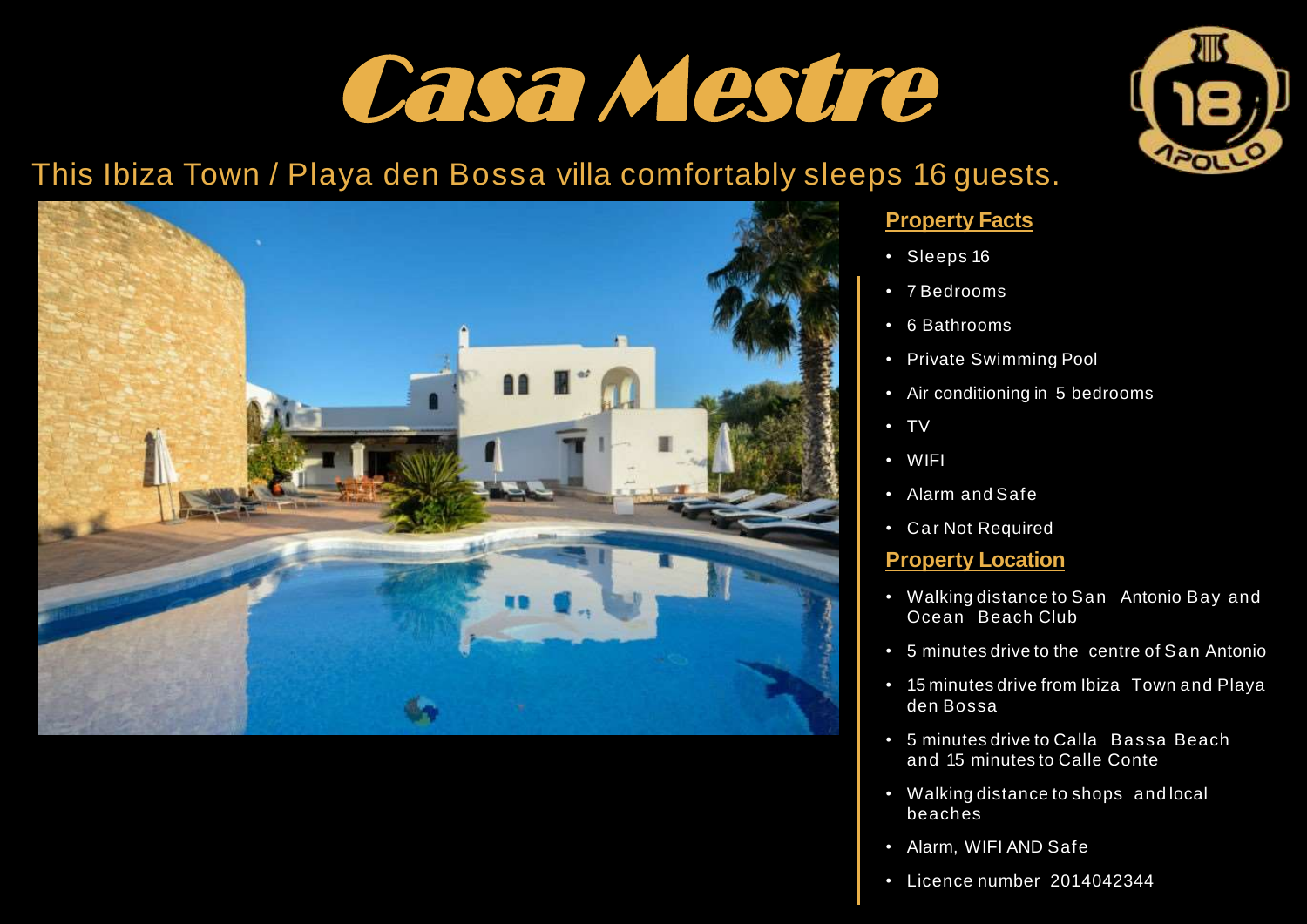



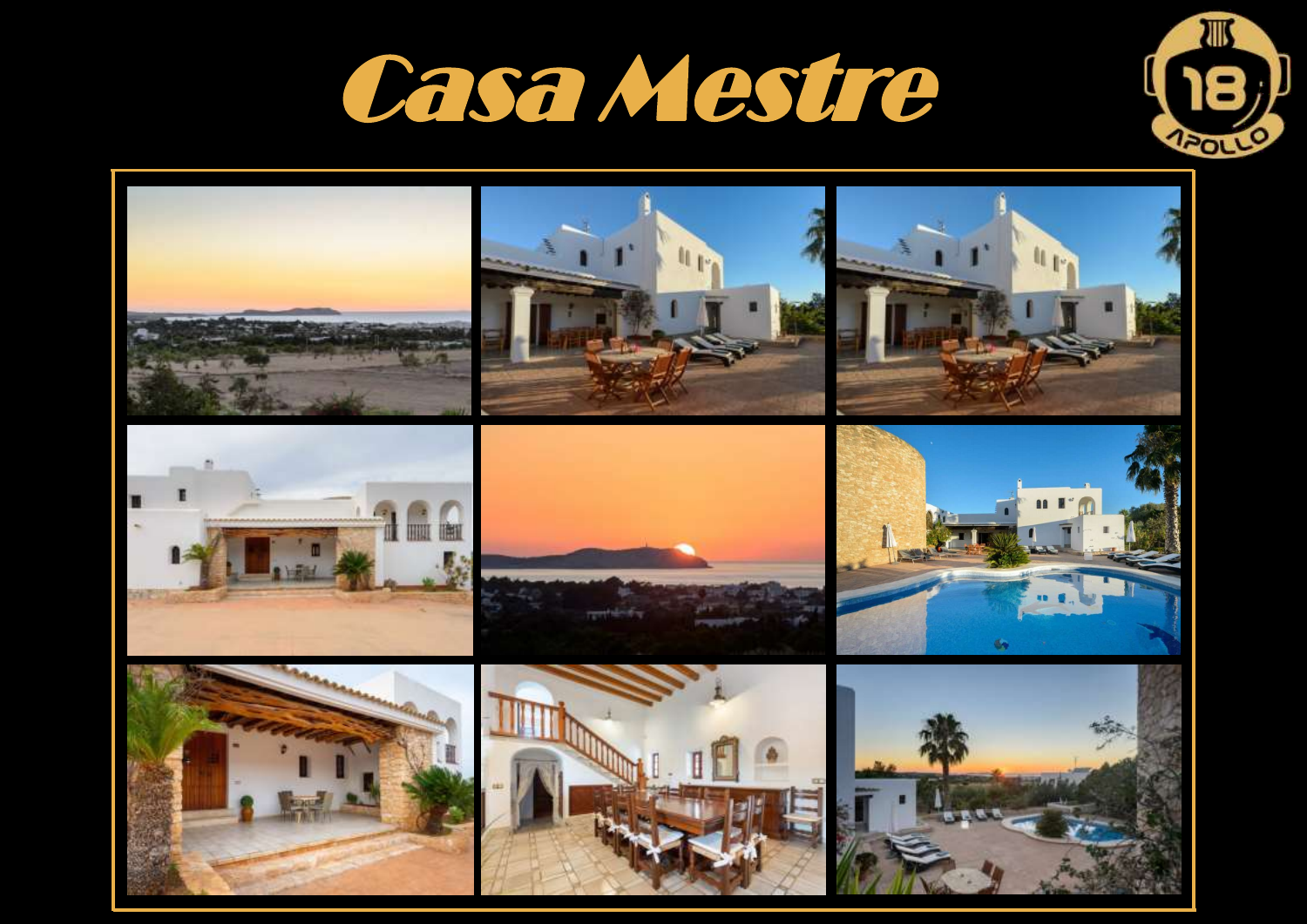# **Can Mestre** Casa Mestre

## This Ibiza Town / Playa den Bossa villa comfortably sleeps 16 guests.

#### **About CanMetre**

Can Mestre is a huge Ibiza Villa with stunning sunset views that is only 15 minutes walk to San Anonio Bay and the infamous Ocean Beach Club. By car its only 15 minutes drive to Ibiza Town, Playa den Bossa and only 5 minutes to the centre of San Antonio.

#### **Peaceful location**

This luxury villa is very close to all the action yet it is located in a very peaceful location. The villa sits on top of a hill with wonderful views across the sea, to top it all, groups can experience the famous Ibiza sunset from the comfort of their own luxurious home. Can Mestre is only a 5 minute drive to Calla Bassa beach and 15 minutes from Cala Conte beach. There are also numerous beaches and shops within a 3 minute drive.

#### **Can Mestre**

The villa sits on top of a hill in the middle of 10000 square metres of land. You enter this Ibiza villa through a large iron gate and drive up a small hill where there is car parking for numerous cars. Can Mestre has 7 large bedrooms, 5 bedrooms are en suite and 2 share a bathroom. Additionally, 5 of the bedrooms have aircon. Can Mestre is a huge luxury villa with plenty of space. This Ibiza Villa really is the definition of a "mansion on top of the hill".

#### **Interior spaces**

You enter the villa into a huge living room with a massive dining table. On the ground floor there are three wings. The first wing has a twin room with its own bathroom. In the second wing, there is a huge dining room and very well equipped kitchen which overlooks the garden and the pool. There is also another large dining room for those special occasions. The third wing consists of one double room and a twin room which share a large bathroom. Walk further along the corridor you enter the villas very own tower, where a large double bedroom can be found with its own modern bathroom.

Can Mestre has two sets of stairs. One staircase leads to another double bedroom with its own bathroom and terrace and then the top Tower room, which is an amazing Twin room with incredible views over the bay. Sunset from this room will be spectacular. The other stair case leads to the Master Suite, which is enormous. This magnificent suite has a jacuzzi bath and its own private balcony with beautiful views. This wing of the house also has its own living room with a balcony that has distant views across the sea and San Antonio

The villa has wifi throughout, satellite TV, aircon in 5 bedrooms, a large safe and an alarm.

Can Mestre is spectacular and is perfect for large groups or families who are looking for space. Prices are based on 14 people and extra beds are £150 each to sleep 18 people

#### **Pool & garden**

Can Mestra has a lovely garden and a large pool with ample sunbathing areas. The views are stunning and during sunset the pool area will be a wonderful place to chill. There is also a large area for "Al Fresco" dining and a great BBQ .

This luxury Ibiza villa close to San Antonio is amazing, its located in a fabulous position and is close to all the beaches and the nightlife. Its even walking distance to some shops and the famous Ocean Beach Club. This Ibiza Villa, is perfect for large families and groups looking for lots of space and wonderful views, who are also looking for a peaceful location very close to all the action.



#### **Property Facts**

- Sleeps 16
- 7 Bedrooms
- 6 Bathrooms
- Private Swimming Pool
- Air conditioning in 5 bedrooms
- TV
- WIFI
- Alarm and Safe
- Car Not Required

#### **Property Location**

- Walking distance to San Antonio Bay and Ocean Beach Club
- 5 minutes drive to the centre of San Antonio
- 15 minutes drive from Ibiza Town and Playa den Bossa
- 5 minutes drive to Calla Bassa Beach and 15 minutes to Calle Conte
- Walking distance to shops and local beaches
- Alarm
- WIFI
- Safe
- Licence number 2014042344